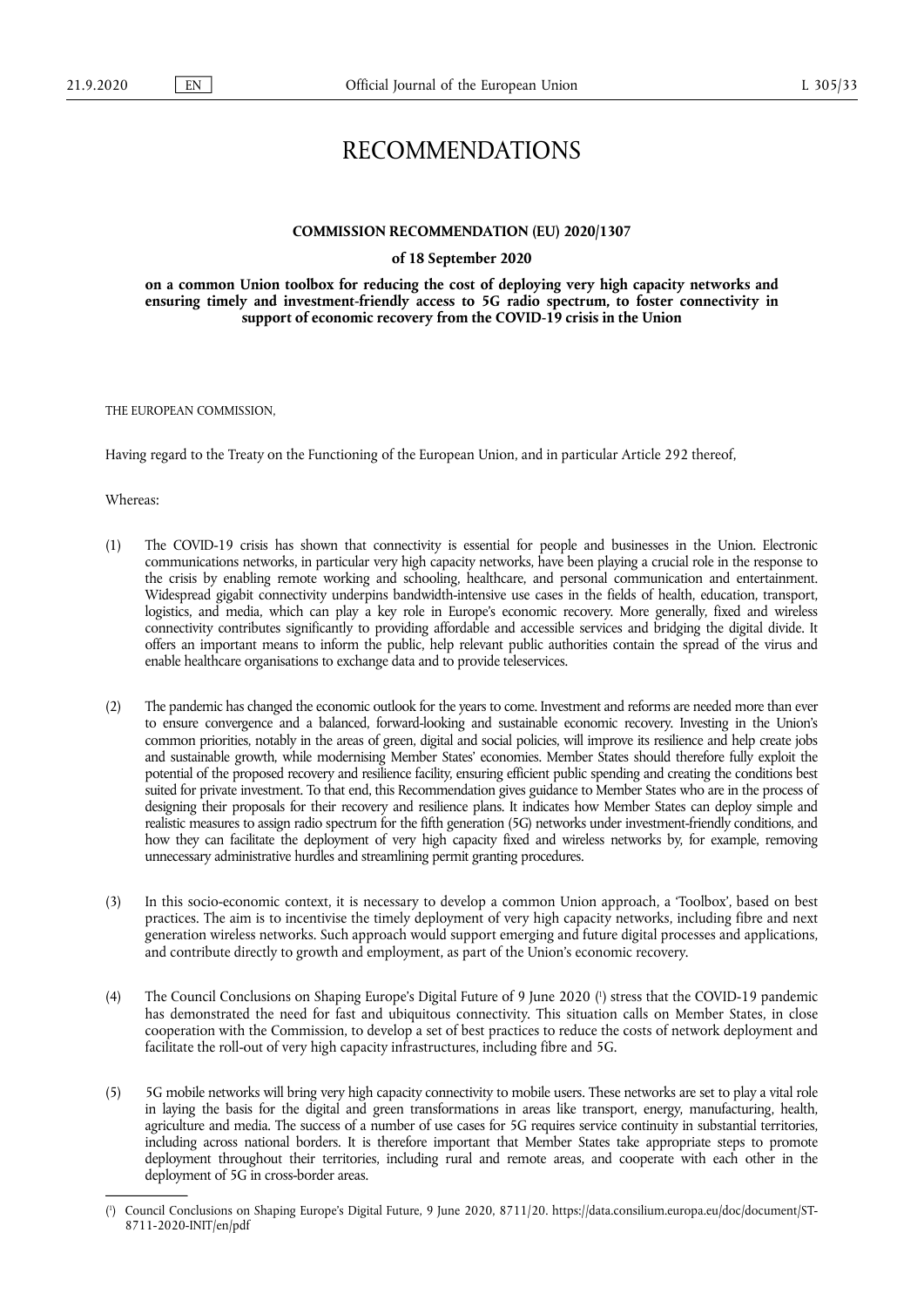- <span id="page-1-4"></span>(6) The spectrum-related actions covered by this Recommendation may support the preparation of the future Commission's updated action plan for Europe on 5G and 6G that is announced in the Commission's Communication 'Shaping Europe's digital future' [\(](#page-1-0) 2 ). That updated plan would take stock of progress made, address current network deployment deficiencies and set a new level of ambition for future 5G deployment at EU level, to ensure that 5G connectivity will realise its full potential to help meet the EU's longer-term goals for the digital transformation of the economy.
- <span id="page-1-6"></span><span id="page-1-5"></span>[\(](#page-1-1)7) Directive 2014/61/EU of the European Parliament and of the Council (<sup>3</sup>) ('the Broadband Cost Reduction Directive') aims to facilitate and incentivise the roll-out of high-speed electronic communications networks. In its report on the implementation of the Broadband Cost Reduction Directive ( 4 [\),](#page-1-2) the Commission identified a number of problems in terms of its effectiveness, including the fact that some optional measures are not being used to their full potential by Member States. In response, this Recommendation should propose measures to incentivise the timely deployment of sustainable very high capacity electronic communications networks, including 5G networks.
- <span id="page-1-7"></span>(8) Directive (EU) 2018/1972 of the European Parliament and of the Council [\(](#page-1-3) 5 ), which has to be transposed by Member States and applied from 21 December 2020, promotes connectivity and access to, and take-up of, very high capacity networks by all citizens and businesses of the Union. This Recommendation is intended to contribute to the achievement of this objective and hence focuses on the deployment of very high capacity networks.
- (9) Member States should cooperate with each other and with the Commission to urgently develop a Toolbox containing best practices for the application of the Broadband Cost Reduction Directive and building up on its minimum requirements, making improvements in the following areas: (i) streamlining permit granting procedures, in the context of wider efforts for the improvement of the efficiency and transparency of public administrations and to contribute to easing business activities; (ii) increasing transparency and reinforcing the single information point; (iii) expanding the right to access existing physical infrastructure controlled by public sector bodies; and (iv) improving the dispute resolution mechanism. In addition, Member States should identify measures that would help reduce the environmental impact of electronic communications networks and ensure their sustainability.
- (10) Pursuant to Article 7 of the Broadband Cost Reduction Directive, Member States need to ensure that competent authorities take decisions relating to all permits for necessary civil works, with a view to deploying elements of high-speed electronic communications networks within 4 months, extended exceptionally, in duly justified cases or to comply with other deadlines or obligations laid down in national law for the proper conduct of the procedure. To avoid inconsistent practices across the Union, Member States should therefore seek to facilitate compliance with the 4 months deadline for granting or refusing all necessary permits and should also identify together best practices that further streamline permit granting procedures, such as tacit approval and simplified permit procedures.
- (11) For certain types of network deployments, some Member States have set up simplified permit procedures as a way of significantly reducing the administrative burden on both operators and national administrations. Member States should consider the use of simplified permit granting procedures or permit exemptions beyond Article 57 of the European Electronic Communication Code, as well as defining the network deployment scenarios that would benefit from these (e.g. for provisional deployments necessary to ensure the continuity of electronic communication services or for simple upgrades of existing networks, including the upgrade to 5G of existing mobile base stations).
- (12) To reduce administrative burden and streamline permit granting procedures, the use of electronic procedures should be facilitated and the role of the single information point should be enhanced. To this end, Member States should reflect on how the single information point could become an effective single entry point to submit electronic applications for permits at all administrative levels.

<span id="page-1-0"></span>[<sup>\(</sup>](#page-1-4) 2 ) COM(2020) 67 final.

<span id="page-1-1"></span>[<sup>\(</sup>](#page-1-5) 3 ) Directive 2014/61/EU of the European Parliament and of the Council of 15 May 2014 on measures to reduce the cost of deploying high-speed electronic communications networks (OJ L 155, 23.5.2014, p. 1).

<span id="page-1-2"></span> $($ <sup>4</sup> ) Report from the Commission to the European Parliament and the Council on the implementation of Directive 2014/61/EU of the European Parliament and of the Council of 15 May 2014 on measures to reduce the cost of deploying high-speed electronic communications networks, COM(2018) 492, 27 June 2018.

<span id="page-1-3"></span>[<sup>\(</sup>](#page-1-7) 5 ) Directive (EU) 2018/1972 of the European Parliament and of the Council of 11 December 2018 establishing the European Electronic Communications Code (OJ L 321, 17.12.2018, p. 36).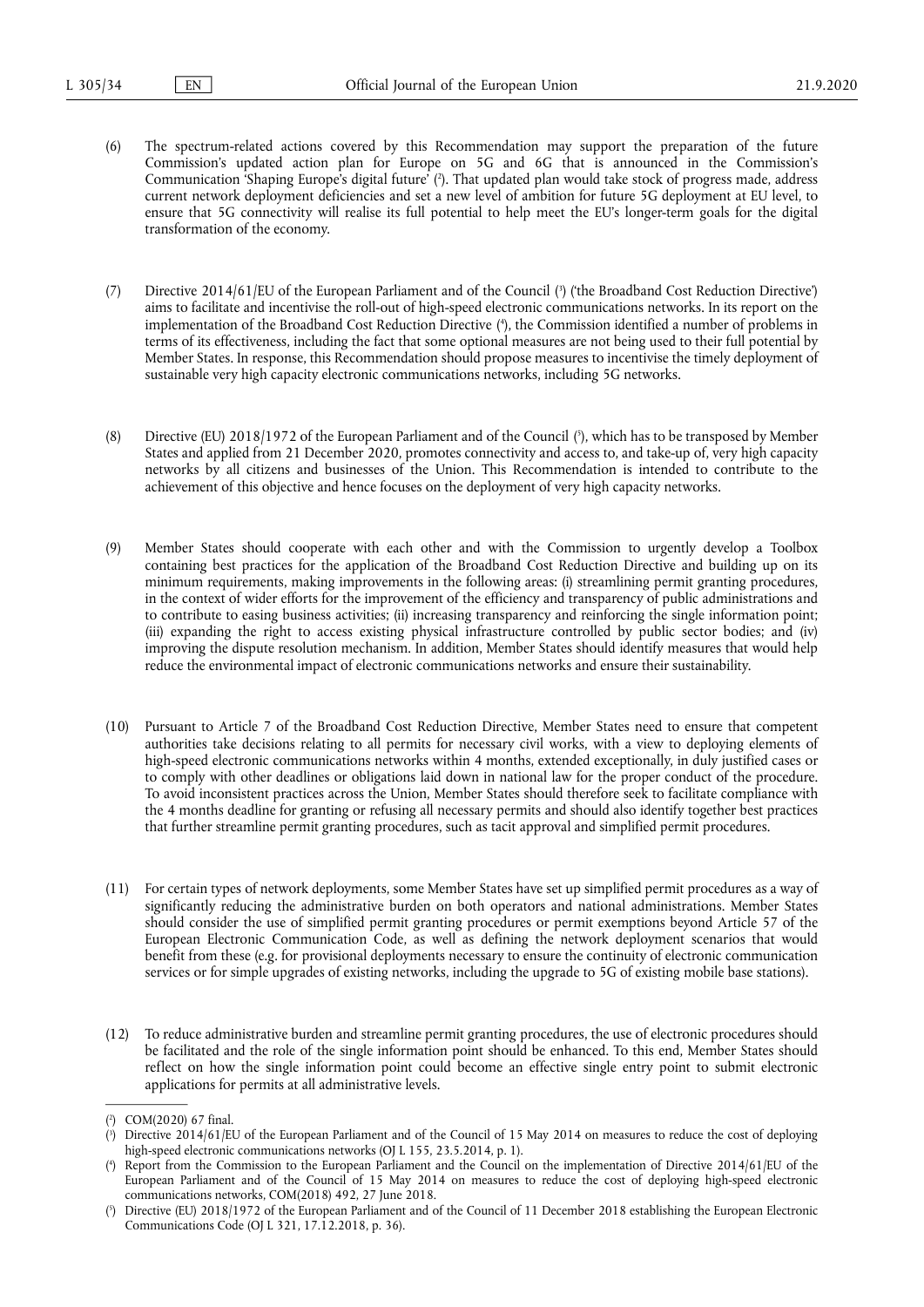- (13) As a further step, an integrated approach to issuing permits under the responsibility of the single information point would bring significant added value. This could operate by way of a fully coordinated procedure in cases where more than one competent authority is involved. Member States should therefore consider giving the single information point an active role in coordinating and monitoring the permit granting procedures by different competent authorities and ensuring the proper exchange of relevant information.
- (14) To avoid undesirable delays, procedures for permits and rights of way, including along communication routes (e.g. roads, railways), pursuant to Article 43 of the European Electronic Communications Code, should be carried out in parallel. Member States should explore the possibility of granting rights of way as quickly as possible and, in any case, within the maximum deadline for permits of 4 months, thereby aligning this procedure with the provisions of Article 7(3) of the Broadband Cost Reduction Directive.
- (15) Given the increasing number of permits for deploying electronic communications networks, and their predominantly local character, fees for permits for civil works may differ significantly between and within Member States. They may also represent a significant part of the cost of deployment, particularly in rural and remote areas, where the cost of deployment per user is highest. It would therefore be very useful if Member States were to exchange and agree on ways to keep the cost of granting permits at a level which would not be a disincentive for investment, taking into account the multiplicity of permits often required.
- (16) Access to comprehensive, accurate and updated information is a prerequisite for ensuring efficient use of existing physical infrastructure and appropriate coordination of civil works. The role of the single information point is crucial in this respect. Improving the transparency of existing infrastructure and planned civil works is a key preliminary step for enabling access to existing infrastructure and enhancing coordination of civil works, which in turn generate additional benefits for the environment and individuals. Member States should therefore be encouraged to consider feeding the single information point with all the physical infrastructure information available in a given area, from different sources, and to assist in providing georeferenced information.
- (17) Member States should be encouraged to explore means to improve transparency concerning existing physical infrastructure by increasing the quantity and quality of information available via the single information point. This includes information that is provided bilaterally between operators, pursuant to Articles 4(2) and 4(4) of the Broadband Cost Reduction Directive, upon request, or that concerns physical infrastructure controlled by public sector bodies.
- (18) In addition to the requirements of the Broadband Cost Reduction Directive on access to existing physical infrastructure, the deployment of very high capacity networks can be further facilitated by enabling operators to obtain access to relevant physical infrastructure controlled by public sector bodies, on similar conditions as those set in Article 3 of that Directive. Such physical infrastructure would include buildings, particularly rooftops, and street furniture, such as poles for streetlights, street signs, traffic lights, billboards, bus and tramway stops and metro stations.
- (19) The Broadband Cost Reduction Directive provides for recourse to dispute resolution procedures in case negotiations related to access to infrastructures fail. Member States should step up their efforts to identify together best practices for effective and efficient dispute resolution mechanisms and the good functioning of dispute resolution bodies across the Union. In the interest of transparency, these practices should include the timely publication of dispute resolution bodies' decisions.
- (20) The environmental footprint of the electronic communications sector is increasing, and it is essential to consider all possible means of counteracting this trend. Incentives to deploy networks with, for example, a reduced carbon footprint can contribute to the sustainability of the sector and to climate change mitigation and adaptation. Member States are called upon, in close cooperation with the Commission, to identify and promote such incentives, which might include fast-track permit granting procedures or reduced permit and access fees for networks which meet certain environmental criteria.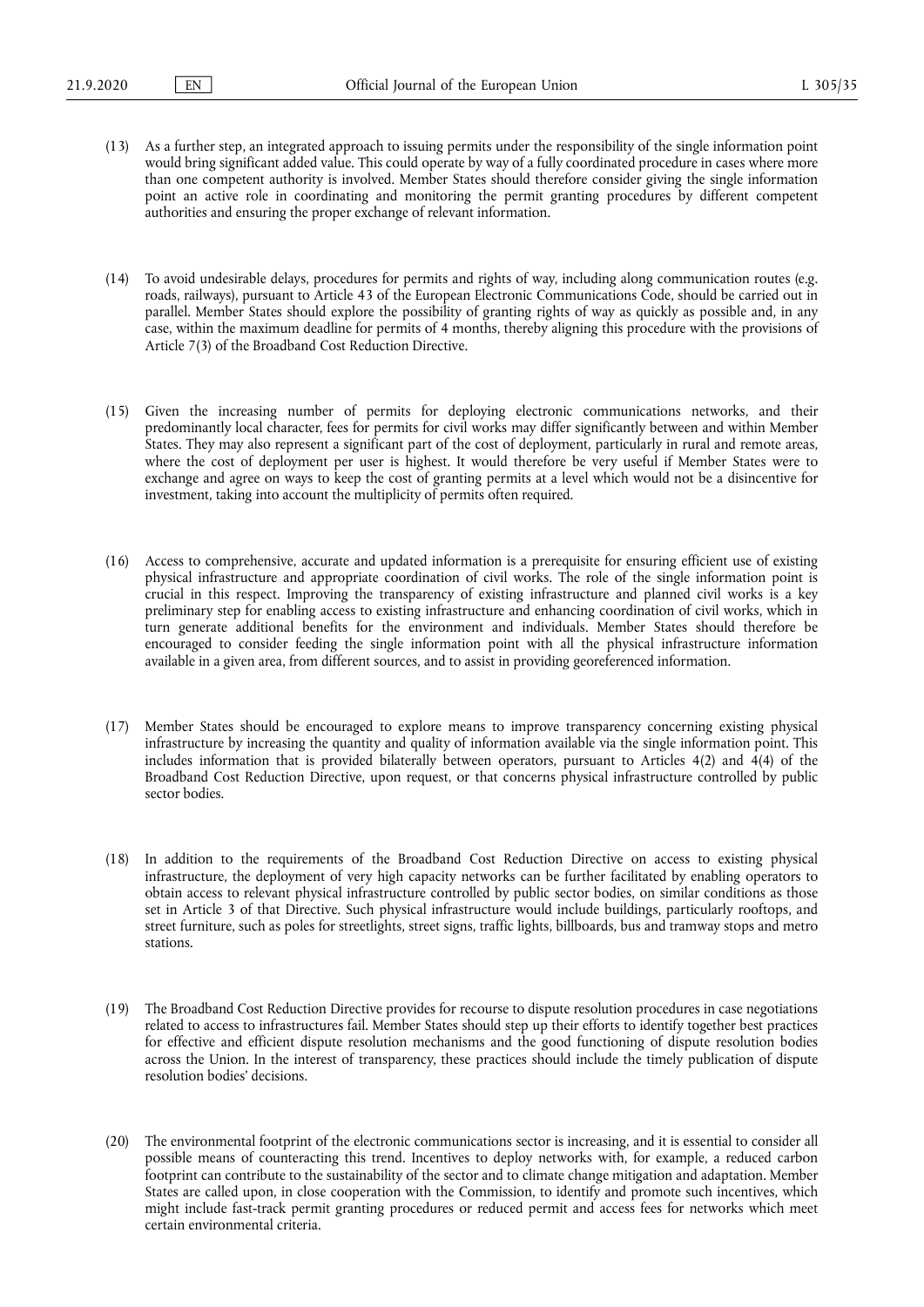- <span id="page-3-7"></span><span id="page-3-6"></span>(21) In order to avoid unduly delaying the processes for authorising spectrum use and the installation of wireless communications networks, Member States should exchange best practices on how to take account of the results of the environmental assessment, when this is required, and in particular when authorities prepare the framework for future development consent of projects, while fully respecting Union legislation, in particular Directive 2001/42/EC of the European Parliament and of the Council ( 6 [\)](#page-3-0) ('Strategic Environmental Assessment Directive'), Directive 2011/92/EU of the European Parliament and of the Council [\(](#page-3-1)?) ('Environmental Impact Assessment Directive') and Council Directive 92/43/EEC [\(](#page-3-2) 8 ) ('Habitats Directive'). The environmental assessment should take place at the stage when environmental effects can be identified and assessed.
- <span id="page-3-9"></span><span id="page-3-8"></span>(22) The European Electronic Communications Code sets a common deadline of the end of 2020 for the Member States to allow use of the 3,4-3,8 GHz band and at least 1 GHz of the 24,25-27,5 GHz pioneer frequency band for 5G. In addition, Decision (EU) 2017/899 of the European Parliament and of the Council ( 9 [\)](#page-3-3) sets a common deadline of 30 June 2020 for the Member States to allow use of the 700 MHz pioneer frequency band for 5G. Member States should ensure that the management of spectrum promotes high-quality connectivity for businesses and society with a cross-border dimension, as well as the digitisation of industry, thereby generating benefits for the economy and for society as a whole, including in terms of accessibility, equal opportunity and inclusivity. The attainment of that objective could be facilitated by the timely exchange of views and best practices ahead of and within the peer review process established by the European Electronic Communications Code.
- <span id="page-3-11"></span><span id="page-3-10"></span>(23) In order to ensure the fast and secure deployment of 5G networks and the uptake of innovative services from 2020, in accordance with the 5G action plan ( [10\),](#page-3-4) and taking into account the toolbox pursuant to the Commission Recommendation on cybersecurity of 5G networks ( [11\),](#page-3-5) Member States should avoid or minimise any delays in allowing use of 5G pioneer frequency bands due to the COVID-19 crisis.
- (24) Noting the importance of secure and resilient 5G infrastructure for recovery and economic growth, spectrum authorisation procedures should support, where appropriate, infrastructure investment by alleviating the financial burden on radio spectrum users, particularly on operators, in line with State aid rules. This is even more crucial under the circumstances of the COVID-19 crisis. To this end, Member States should be encouraged to identify spectrum authorisation rules that aim to apply a pro-investment spectrum pricing methodology. Such practices may cover incentives where appropriate to provide high-quality wireless coverage to ensure widely available services, including across borders.
- (25) To avoid spectrum scarcity that leads to higher bids in spectrum auctions, best practices may cover measures not to reserve spectrum in 5G pioneer frequency bands for the purposes of public security and defence, as far as possible or measures to reserve EU-harmonised radio spectrum for electronic communications services for private radio spectrum users, as regards both the amount of spectrum and the choice of a specific frequency band, only when duly justified.
- (26) 5G networks require a considerably denser cell deployment in higher frequency bands compared to previous technology generations. Passive and active infrastructure sharing and joint roll-out of wireless infrastructure can reduce the cost of such deployment (including incremental costs), particularly when using the 3,4-3,8 GHz and 24,25-27,5 GHz frequency bands, and thereby accelerate its pace, support increased network coverage and allow for more effective and efficient use of radio spectrum to the benefit of consumers. It should therefore be considered positively by competent authorities, in particular in areas of limited economic return.

<span id="page-3-0"></span>[<sup>\(</sup>](#page-3-6) 6 ) Directive 2001/42/EC of the European Parliament and of the Council of 27 June 2001 on the assessment of the effects of certain plans and programmes on the environment (OJ L 197, 21.7.2001, p. 30).

<span id="page-3-1"></span>[<sup>\(</sup>](#page-3-7) 7 ) Directive 2011/92/EU of the European Parliament and of the Council of 13 December 2011 on the assessment of the effects of certain public and private projects on the environment (OJ L 26, 28.1.2012, p. 1).

<span id="page-3-2"></span>[<sup>\(</sup>](#page-3-8) 8 ) Council Directive 92/43/EEC of 21 May 1992 on the conservation of natural habitats and of wild fauna and flora (OJ L 206, 22.7.1992, p. 7).

<span id="page-3-3"></span>[<sup>\(</sup>](#page-3-9) 9 ) Decision (EU) 2017/899 of the European Parliament and of the Council of 17 May 2017 on the use of the 470-790 MHz frequency band in the Union (OJ L 138, 25.5.2017, p. 131).

<span id="page-3-4"></span><sup>(</sup> [10\)](#page-3-10) Communication from the Commission to the Council, the European Parliament, the European Economic and Social Committee and the Committee of the Regions '5G for Europe: An Action Plan', COM(2016) 588 final.

<span id="page-3-5"></span><sup>(</sup> [11\)](#page-3-11) Commission Recommendation (EU) 2019/534 of 26 March 2019 Cybersecurity of 5G networks (OJ L 88, 29.3.2019, p. 42).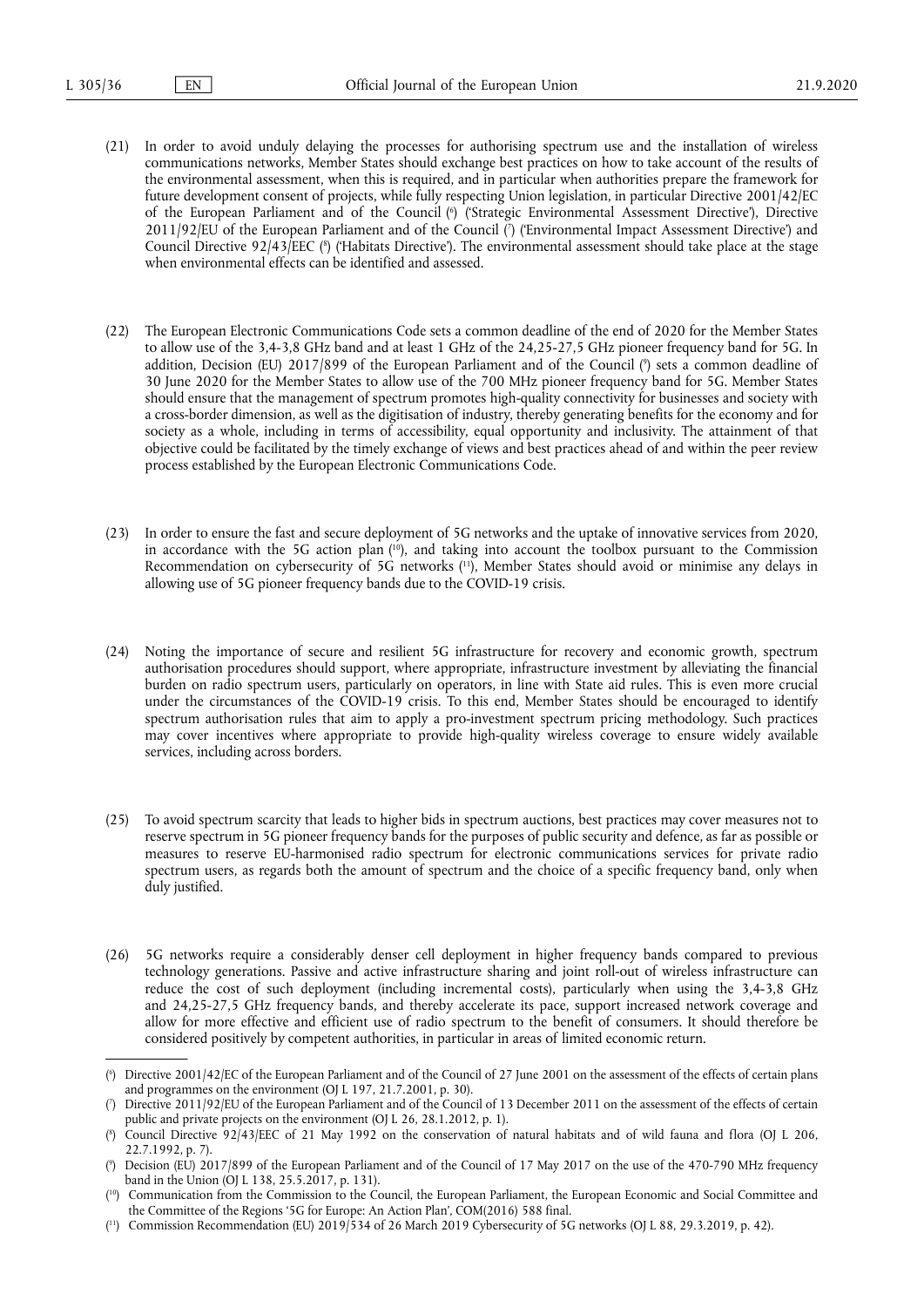- (27) The deployment of dense 5G wireless networks would also benefit from flexible authorisation regimes, which stimulate investment in wireless networks and ensure efficient spectrum use. High frequency bands above 24 GHz ('mm-wave frequency bands'), such as the 24,25-27,5 GHz frequency band, offer a high amount of radio spectrum with geographically limited propagation characteristics. While Member States should generally use competitive selection procedures such as auctions to grant rights of use in frequency bands affected by scarcity, such procedures may constrain in certain cases the potential for investment in dense 5G wireless networks as well as flexibility and the resulting efficiency of spectrum use. Individual authorisation of harmonised mm-wave frequency bands that uses a fast-track administrative procedure which is open, objective, proportionate, non-discriminatory and follows transparent criteria and procedures, could be considered as a best practice.
- (28) In order to avoid divergent solutions when granting rights to use radio spectrum to provide cross-border wireless services, Member States should coordinate better when assigning radio spectrum so as to foster wireless connectivity that will support the Union's industrial transformation and digital sovereignty based on the flexible, multi-service capabilities of 5G infrastructure. Coordinated spectrum assignment is particularly important to meet the connectivity requirements of new use cases that contribute to the digitalisation of operations in road and rail mobility and transport and industrial manufacturing. These conditions relate particularly to quality of service, expressed in terms of capacity, throughput, latency, reliability and network security and resilience.
- (29) To this end, the Member States should contribute to a set of best practices and agree thereupon, in close cooperation with Commission and with the support of the Radio Spectrum Policy Group, for major innovative examples in industry sectors with a cross-border dimension, such as road or rail transport (including cross-border corridors for cooperative, connected and automated mobility) and smart factories. Such practices could take advantage of the results from EU-funded pilots and trials in vertical sectors including 5G cross-border corridors. Such practices should identify relevant common frequency ranges, authorisation regimes and conditions for operators for the provision of dedicated (sectoral) wireless services. Common authorisation regimes could address individual authorisation of operators and industrial stakeholders, including shared spectrum use. Common authorisation conditions could address roll-out, quality of service, shared spectrum use, coexistence between wireless systems, spectrum hoarding, cybersecurity, and negotiated agreements between mobile operators and industrial stakeholders as well as measures to protect essential communications for air transport. In this regard, the Radio Spectrum Policy Group should assist the Commission to determine if there is a need to issue a mandate to the European Conference of Postal and Telecommunications Administrations for developing harmonised technical conditions for spectrum use.
- (30) Member States should coordinate the spectrum authorisation process and, in particular, make use of a joint authorisation process in accordance with Article 37 of the European Electronic Communication Code when implementing the set of best practices developed by the Member States in cooperation with the Commission. Such a process may include the assignment of a common dedicated frequency range under common authorisation conditions.
- (31) The implementation of the Toolbox would benefit from a clear process, adequate monitoring, increased transparency and dialogue at national and Union level.
- (32) Member States should work together, and in close cooperation with the Commission, to develop the Toolbox. Where appropriate, the Radio Spectrum Policy Group, the Body of European Regulators for Electronic Communications and national regulatory authorities, the Broadband Competence Offices network, dispute settlement bodies and the competent authorities in charge of the functions of the single information point should be closely involved.
- (33) This Recommendation is without prejudice to the application of competition law and State aid rules,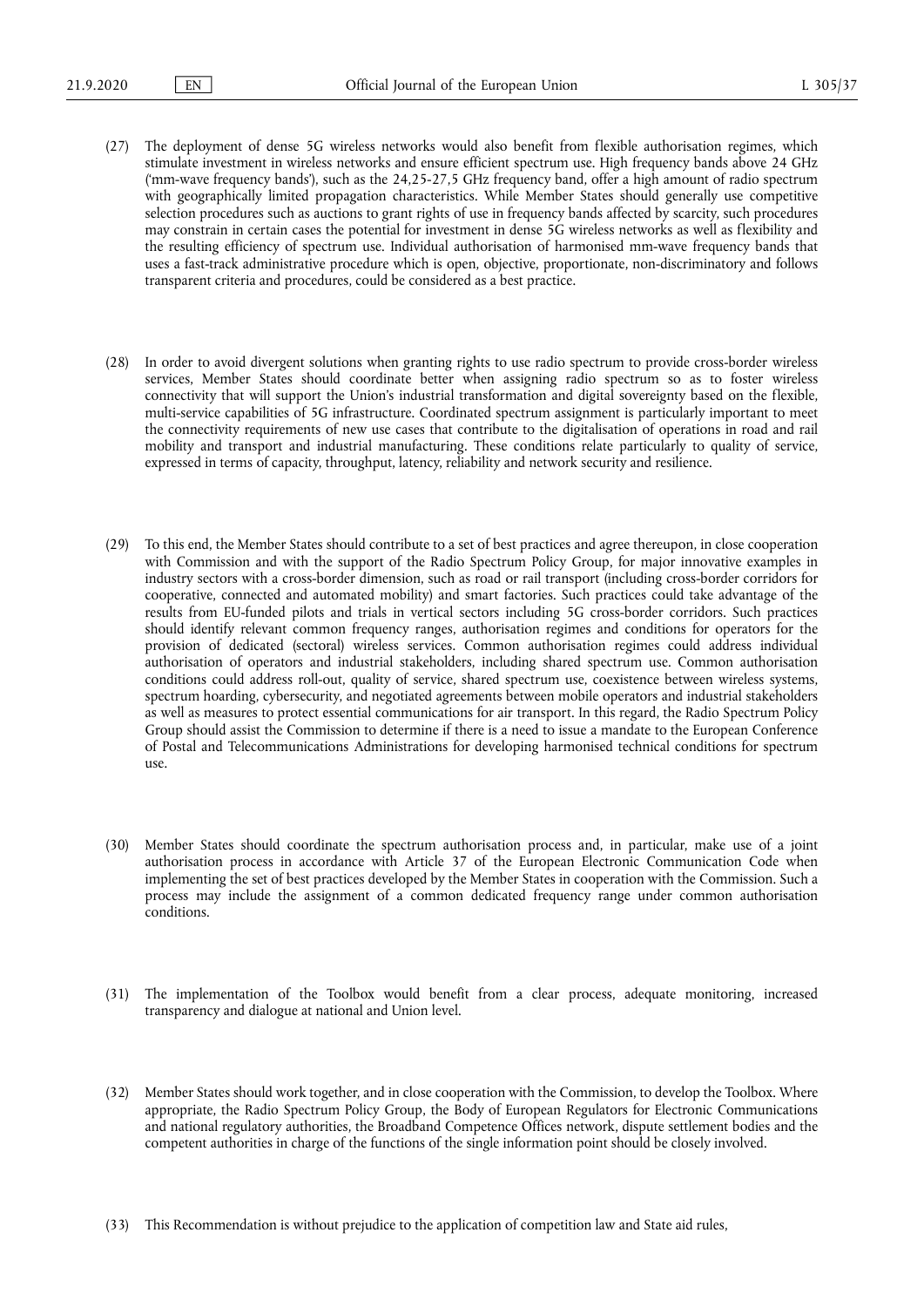# HAS ADOPTED THIS RECOMMENDATION:

## 1. PURPOSE AND DEFINITIONS

- 1. This Recommendation sets out guidance for developing best practices, referred to as the 'Toolbox', for fostering connectivity in support of economic recovery from the COVID-19 crisis, with a focus on three areas that aim, in particular, to:
	- (a) reduce the cost and increase the speed of deploying electronic communications networks and, in particular, very high capacity networks, by streamlining permit granting procedures for civil works, improving transparency and reinforcing the capabilities of the single information point(s) established by the Broadband Cost Reduction Directive, expanding access rights to existing physical infrastructure controlled by public sector bodies and identifying measures that would help reduce the environmental impact of electronic communications networks;
	- (b) provide where appropriate, timely and investment-friendly access to 5G radio spectrum through pro-investment incentives for spectrum use as well as timely spectrum assignment procedures for 5G pioneer bands;
	- (c) establish a stronger coordination process for spectrum assignment, which also facilitates the cross-border provision of innovative 5G services.
- 2. For the purposes of this Recommendation, the definitions set out in the Broadband Cost Reduction Directive and in the European Electronic Communications Code apply.

## 2. PROCESS FOR DEVELOPING A TOOLBOX

- 3. Member States should work together, and in close cooperation with the Commission, to develop a Toolbox in the areas covered in Sections 3, 4 and 5 of this Recommendation. Where appropriate, the following should be involved:
	- (a) the Body of European Regulators for Electronic Communications as well as national regulatory authorities, the Broadband Competence Offices network 0and the competent authorities in charge of the functions of the single information point with regard to the areas identified in Section 3;
	- (b) the Radio Spectrum Policy Group and competent national regulatory authorities with regard to the areas identified in Sections 4 and 5.
- 4. By 20 December 2020, Member States should identify and share between themselves and with the Commission best practices pursuant to Sections 3 and 4.
- 5. By 30 March 2021, Member States, in close cooperation with the Commission, should agree on the Toolbox.
- 6. Member States should implement the Toolbox as a matter of urgency and in close cooperation with other Member States, the Commission and other relevant stakeholders.
- 7. To ensure transparency and facilitate the exchange of good practices between Member States, the Toolbox and any related information that has been reported should be made public on the Europa website and via the single information points.

## 3. ENHANCED COORDINATION AT UNION LEVEL ON REDUCING THE COST AND INCREASING THE SPEED OF DEPLOYING VERY HIGH CAPACITY NETWORKS

# **Streamlining permit granting procedures**

- 8. Member States should develop and agree on best practices to further streamline permit granting procedures beyond the scope of the Broadband Cost Reduction Directive as defined in Article 1 therein, and to facilitate compliance with the deadline and other conditions set in Article 7(3) of the Broadband Cost Reduction Directive. In particular, Member States should explore how:
	- (a) to facilitate compliance with the maximum deadline of 4 months for granting or refusing permits. To increase legal certainty and to help reduce administrative burden, in the absence of an explicit decision within the four-month period, Member States should consider tacit approval of the application;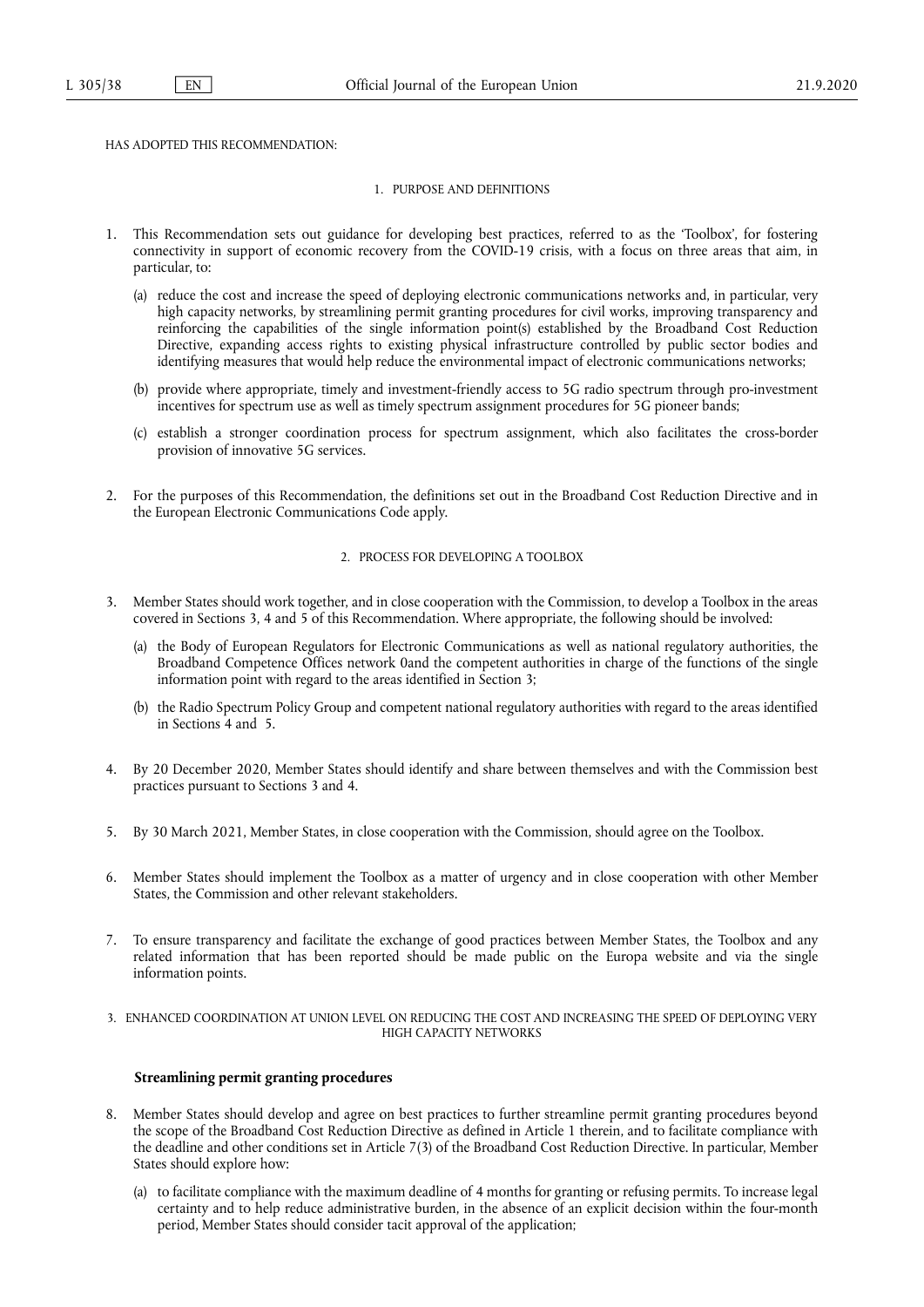- (b) to simplify and streamline permit granting procedures, including setting up fast-track permit granting procedures and/or permit exemptions where appropriate, and defining the type of network deployments that could benefit from these;
- (c) to provide operators with the right to submit, by electronic means via the single information point, applications for all the necessary permits required for civil works to deploy elements of very high capacity networks;
- (d) to establish the single information point as a single entry point for submitting applications for such civil works. To that end, the single information point could be required to play an active role in coordinating and monitoring permit granting procedures at all administrative levels. It could also be required to facilitate the exchange of information on the progress of these procedures between the applicants and the competent authorities, including communicating the decision issued by the competent authority(ies) to the applicant.
- 9. Member States should also consider best practices to facilitate the granting of rights of way provided in Article 43 of the European Electronic Communications Code where these are required for the deployment of elements of very high capacity networks. Such best practices should ensure that where the deployments of such network elements require both civil works permits and rights of way, competent authorities grant or refuse the necessary permits in parallel within maximum 4 months from the application.
- 10. Member States should exchange and agree on best practices to ensure that fees charged for the granting of permits for civil works that are needed to deploy very high capacity networks are objectively justified, transparent, nondiscriminatory and proportionate to their intended purpose, and that they cover only the administrative costs incurred for the provision of such permits.

#### **Improving transparency through the single information point**

- 11. Member States should develop appropriate best practices to improve transparency concerning physical infrastructure, so that operators can access more easily all relevant information on the infrastructure available in a certain area. To that end, Member States should consider strengthening the role of the single information point and extending its functions to include, for example, georeferenced information (maps and digital models) and integrating information from different sources (in particular, information provided by competent national authorities at any level, public sector bodies and network operators).
- 12. Member States are encouraged to develop best practices to ensure that the information referred to in Article 4(1) of the Directive, when held by public sector bodies, is made available via the single information point in electronic format. In addition, Member States should consider making available through the single information point information concerning physical infrastructure beyond the minimum specified in the Directive, such as the georeferenced location of the infrastructure, its digital model, its type and current use, or its total and spare capacity.
- 13. To further improve the quantity and type of information available via the single information point, Member States should consider requiring network operators to make available via the single information point, and in electronic format, the information concerning their existing physical infrastructure which they have made available to other operators upon specific request.

# **Expanding the right of access to existing physical infrastructure**

14. To increase the number and types of facilities available to operators for the deployment of elements of very high capacity networks, Member States should develop best practices for enabling operators to obtain access to physical infrastructure (including buildings and street furniture) controlled by public bodies, which is capable of hosting very high capacity network elements, on similar conditions as those set in Article 3 of the Broadband Cost Reduction Directive.

# **Dispute resolution mechanism**

15. Member States should develop best practices in order to improve the effectiveness and efficacy of the dispute resolution mechanism in regard to disputes related to access to physical infrastructure and the functioning of dispute resolution bodies, with a view to solving related issues within the shortest possible timeframe and providing guidance to parties on appropriate conditions and charges, including by the timely publication of their decisions.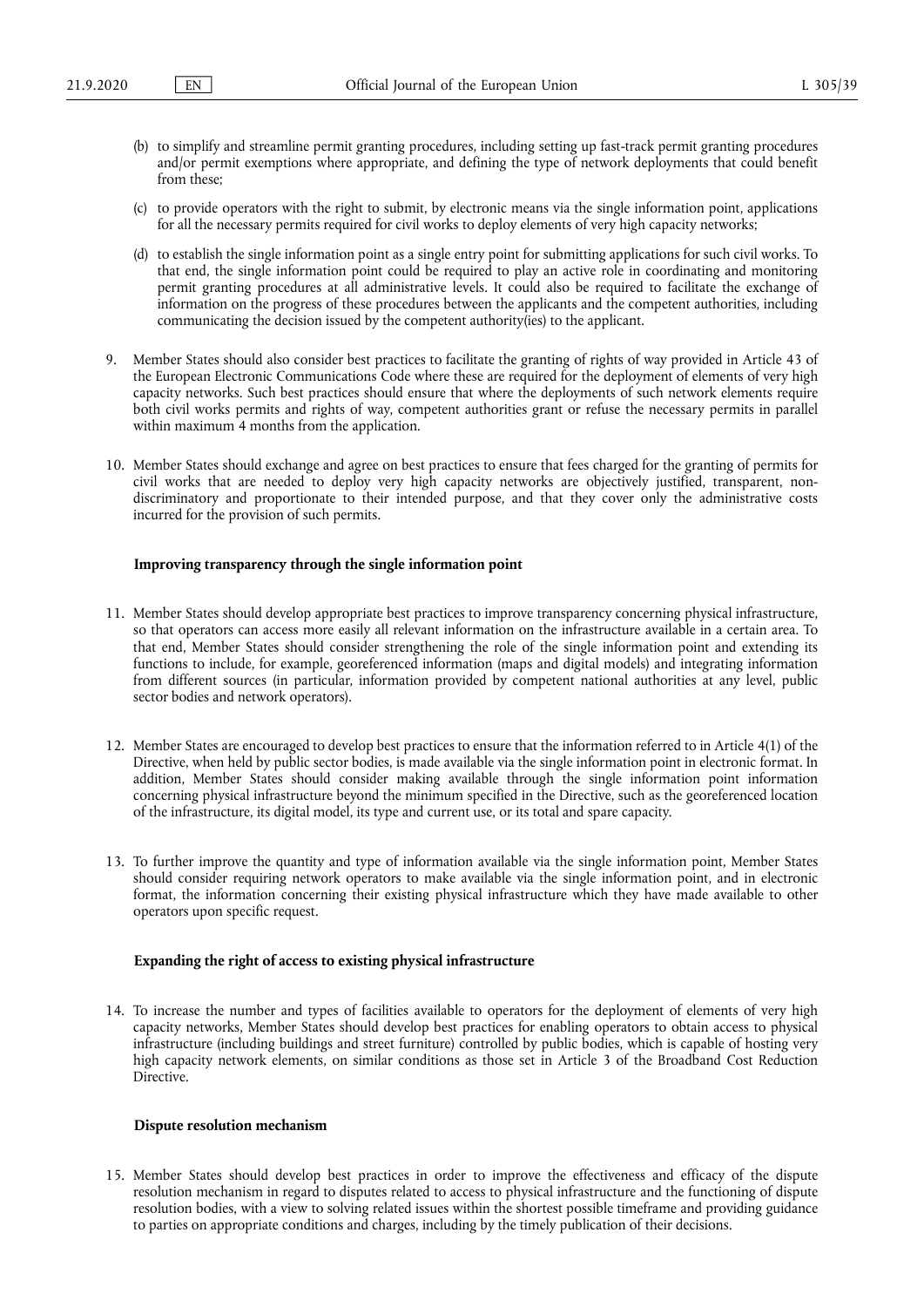# **Reducing the environmental footprint of networks**

- 16. Member States are encouraged to develop best practices to incentivise the deployment of electronic communications networks with a reduced environmental footprint, particularly with respect to energy use and related greenhouse gas emissions, including:
	- (a) the criteria for assessing the environmental sustainability of future networks;
	- (b) the incentives provided to operators to deploy environmentally sustainable networks.

#### **Environmental impact assessment**

- 17. Where Union legislation, in particular Directive 2001/42/EC ('Strategic Environmental Assessment Directive'), Directive 2011/92/EU ('Environmental Impact Assessment Directive') and Directive 92/43/EEC ('Habitats Directive'), requires an impact assessment, and in particular when authorities prepare the framework for future development consent of projects, Member States should exchange best practices on how to perform and take account of the results of the environmental assessment, at the stage when environmental effects can be identified and assessed, such as when operators present overall plans for projects entailing concrete installation or deployment of networks.
	- 4. ACTION AT NATIONAL LEVEL TO ENSURE TIMELY AND INVESTMENT-FRIENDLY ACCESS TO 5G RADIO SPECTRUM

## **Schedule of spectrum authorisation procedures**

- 18. Without prejudice to any assessment of *force majeure* under Union law, Member States should ensure that any postponement of procedures to grant rights to use radio spectrum due to the COVID-19 crisis is kept to a minimum and lasts only for as long as is necessary to prevent or contain the spread of COVID-19. Member States should update accordingly any relevant national spectrum roadmap.
- 19. Member States should request a Peer Review Forum pursuant to Article 35 of the European Electronic Communications Code to examine in advance draft measures for granting rights of use of spectrum within the 700 MHz, 3,4-3,8 GHz and 24,25-27,5 GHz frequency bands, with a view to exchanging best practices.

#### **Incentives for investment**

20. To take stock of incentives for radio spectrum users to invest substantially in the roll-out of 5G networks, Member States should inform the Commission, in particular through the Radio Spectrum Policy Group, about specific measures which they consider to be best practices including those which have been implemented or are planned for implementation at national level when authorising radio spectrum in the 700 MHz, 3,4-3,8 GHz and 24,25-27,5 GHz frequency bands.

In particular, Member States should report on any relevant measures which have as their objectives:

- (a) promoting adequate reserve prices which reflect the minimum levels of fees for rights of use of radio spectrum;
- (b) avoiding spectrum scarcity by ensuring the assignment of the full amount of radio spectrum harmonised at Union level;
- (c) providing in a non-discriminatory manner the possibility that fees for rights of use of radio spectrum are paid in instalments within the period of those rights;
- (d) using an individual authorisation regime for the 24,25-27,5 GHz frequency band which promotes its timely use including, in particular, one that is based on fast-track administrative procedures when applied to geographically limited rights of use;
- (e) combining financial incentives with obligations or formal commitments to accelerate or to expand high-quality wireless coverage;
- (f) providing, subject to competition law, the possibility for the sharing of passive and active infrastructure, as well as for joint roll-out of infrastructure that relies on the use of radio spectrum.